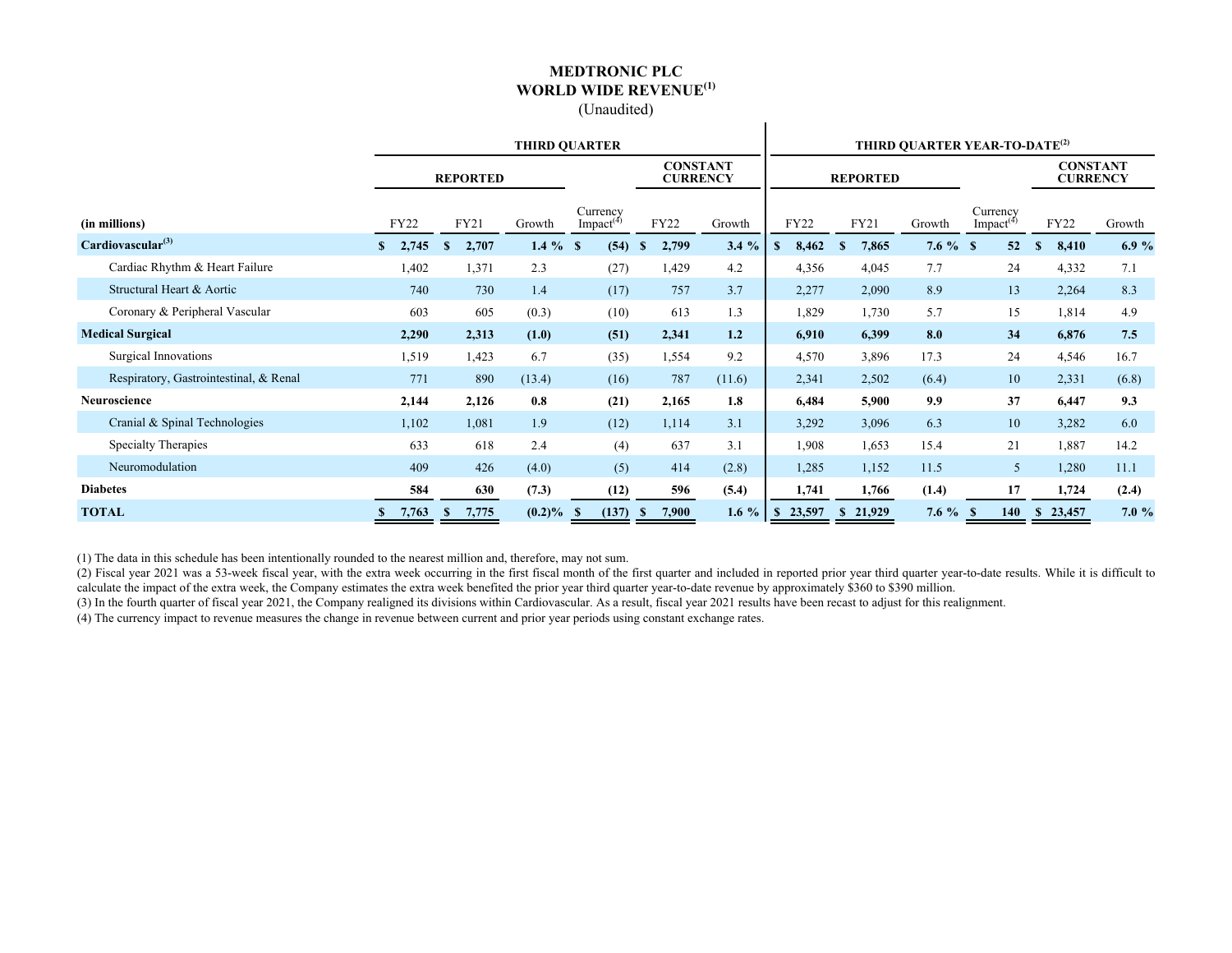#### **MEDTRONIC PLC U.S.(1)(2) REVENUE** (Unaudited)

|                                        | <b>THIRD QUARTER</b> |       |    |                 |          | THIRD QUARTER YEAR-TO-DATE |             |  |                 |         |  |
|----------------------------------------|----------------------|-------|----|-----------------|----------|----------------------------|-------------|--|-----------------|---------|--|
|                                        |                      |       |    | <b>REPORTED</b> |          |                            |             |  | <b>REPORTED</b> |         |  |
| (in millions)                          |                      | FY22  |    | FY21            | Growth   |                            | <b>FY22</b> |  | FY21            | Growth  |  |
| Cardiovascular <sup>(3)</sup>          | \$                   | 1,297 | -S | 1,272           | $2.0 \%$ | $\mathbf{s}$               | 4,090 S     |  | 3,854           | 6.1 $%$ |  |
| Cardiac Rhythm & Heart Failure         |                      | 708   |    | 701             | 1.0      |                            | 2,238       |  | 2,132           | 5.0     |  |
| Structural Heart & Aortic              |                      | 312   |    | 304             | 2.6      |                            | 986         |  | 906             | 8.8     |  |
| Coronary & Peripheral Vascular         |                      | 278   |    | 267             | 4.1      |                            | 866         |  | 816             | 6.1     |  |
| <b>Medical Surgical</b>                |                      | 990   |    | 959             | 3.2      |                            | 2,950       |  | 2,677           | 10.2    |  |
| Surgical Innovations                   |                      | 609   |    | 538             | 13.2     |                            | 1,779       |  | 1,498           | 18.8    |  |
| Respiratory, Gastrointestinal, & Renal |                      | 381   |    | 421             | (9.5)    |                            | 1,171       |  | 1,179           | (0.7)   |  |
| Neuroscience                           |                      | 1,397 |    | 1,401           | (0.3)    |                            | 4,237       |  | 3,934           | 7.7     |  |
| Cranial & Spinal Technologies          |                      | 784   |    | 756             | 3.7      |                            | 2,328       |  | 2,218           | 5.0     |  |
| Specialty Therapies                    |                      | 343   |    | 353             | (2.8)    |                            | 1,057       |  | 940             | 12.4    |  |
| Neuromodulation                        |                      | 270   |    | 293             | (7.8)    |                            | 852         |  | 776             | 9.8     |  |
| <b>Diabetes</b>                        |                      | 255   |    | 307             | (16.9)   |                            | 760         |  | 879             | (13.5)  |  |
| <b>TOTAL</b>                           |                      | 3,939 |    | 3,939           | $-$ %    | -S                         | 12,038      |  | 11,344          | 6.1%    |  |

(1) U.S. includes the United States and U.S. territories.

(2) The data in this schedule has been intentionally rounded to the nearest million and, therefore, may not sum.

(3) In the fourth quarter of fiscal year 2021, the Company realigned its divisions within Cardiovascular. As a result, fiscal year 2021 results have been recast to adjust for this realignment.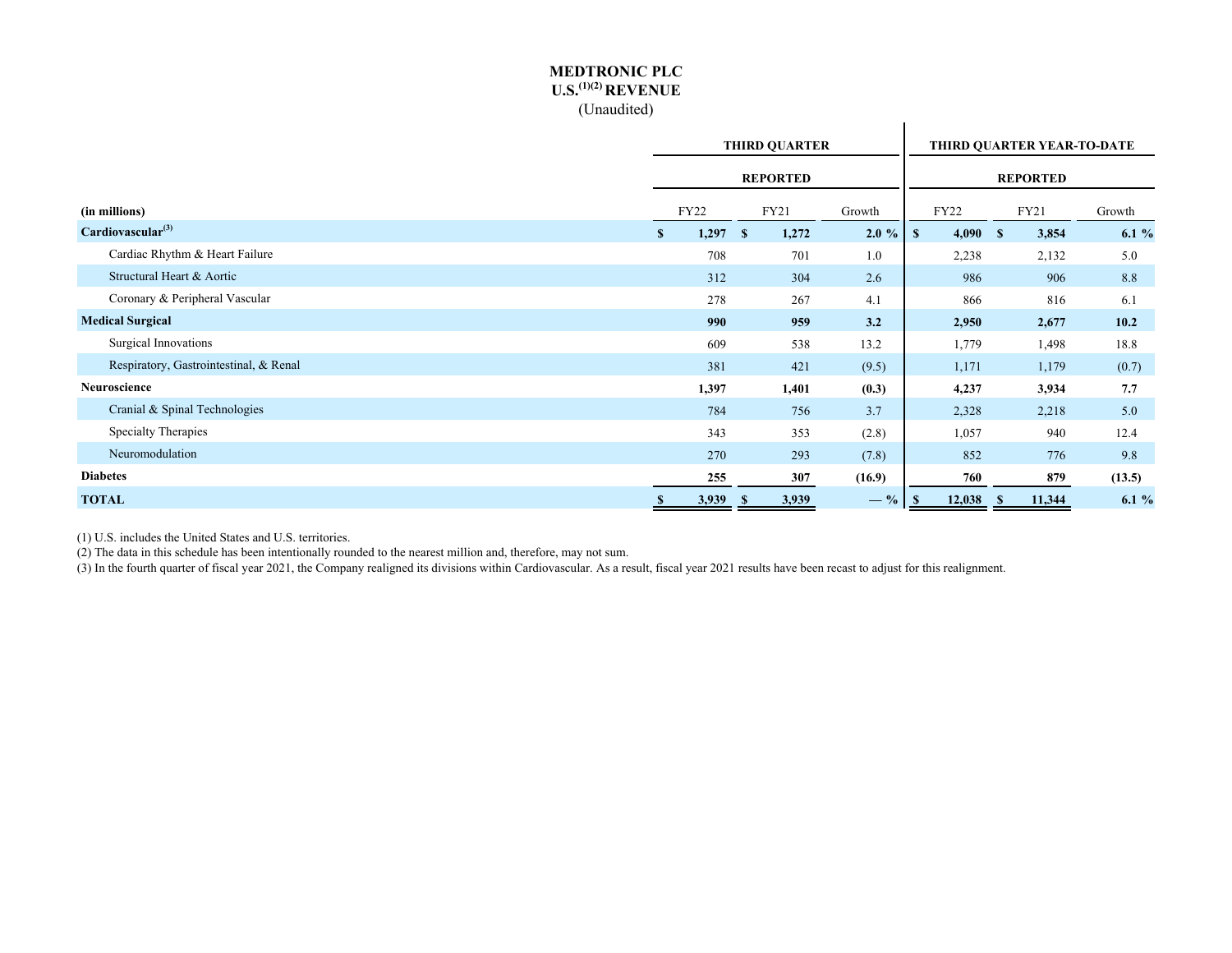#### **MEDTRONIC PLC WORLD WIDE REVENUE: GEOGRAPHIC (1)(2)**

(Unaudited)

 $\mathbf{I}$ 

|                         | <b>THIRD QUARTER</b>  |                             |                          |                                   |                                    |                          | THIRD QUARTER YEAR-TO-DATE <sup>(3)</sup> |                        |             |                                   |                                    |          |  |  |
|-------------------------|-----------------------|-----------------------------|--------------------------|-----------------------------------|------------------------------------|--------------------------|-------------------------------------------|------------------------|-------------|-----------------------------------|------------------------------------|----------|--|--|
|                         |                       | <b>REPORTED</b>             |                          |                                   | <b>CONSTANT</b><br><b>CURRENCY</b> |                          |                                           | <b>REPORTED</b>        |             |                                   | <b>CONSTANT</b><br><b>CURRENCY</b> |          |  |  |
| (in millions)           | <b>FY22</b>           | FY21                        | Growth                   | Currency<br>Impact <sup>(4)</sup> | <b>FY22</b>                        | Growth                   | <b>FY22</b>                               | FY21                   | Growth      | Currency<br>Impact <sup>(4)</sup> | <b>FY22</b>                        | Growth   |  |  |
| U.S.                    | 1,297<br>$\mathbb{S}$ | $\mathbf{\hat{s}}$<br>1,272 | $2.0 \%$ \$              | $\overline{\phantom{0}}$          | $\mathcal{S}$<br>1,297             | $2.0 \%$                 | $\mathbf S$<br>4,090                      | $\mathsf{\$}$<br>3,854 | 6.1 $%$ \$  | $\overline{\phantom{0}}$          | $\mathbf S$<br>4,090               | 6.1%     |  |  |
| Non-U.S. Developed      | 935                   | 941                         | (0.6)                    | (45)                              | 980                                | 4.1                      | 2,886                                     | 2,739                  | 5.4         | 25                                | 2,861                              | 4.5      |  |  |
| <b>Emerging Markets</b> | 513                   | 493                         | 4.1                      | (9)                               | 522                                | 5.9                      | 1,486                                     | 1,271                  | 16.9        | 27                                | 1,459                              | 14.8     |  |  |
| Cardiovascular          | 2,745                 | 2,707                       | 1.4                      | (54)                              | 2,799                              | 3.4                      | 8,462                                     | 7,865                  | 7.6         | 52                                | 8,410                              | 6.9      |  |  |
| U.S.                    | 990                   | 959                         | 3.2                      | $\overline{\phantom{m}}$          | 990                                | 3.2                      | 2,950                                     | 2,677                  | 10.2        | -                                 | 2,950                              | 10.2     |  |  |
| Non-U.S. Developed      | 812                   | 868                         | (6.5)                    | (38)                              | 850                                | (2.1)                    | 2,521                                     | 2,425                  | 4.0         | 16                                | 2,505                              | 3.3      |  |  |
| <b>Emerging Markets</b> | 488                   | 486                         | 0.4                      | (12)                              | 500                                | 2.9                      | 1,439                                     | 1,297                  | 10.9        | 18                                | 1,421                              | 9.6      |  |  |
| <b>Medical Surgical</b> | 2,290                 | 2,313                       | (1.0)                    | (51)                              | 2,341                              | 1.2                      | 6,910                                     | 6,399                  | 8.0         | 34                                | 6,876                              | 7.5      |  |  |
| U.S.                    | 1,397                 | 1,401                       | (0.3)                    | $\hspace{0.1mm}-\hspace{0.1mm}$   | 1,397                              | (0.3)                    | 4,237                                     | 3,934                  | 7.7         | $\overline{\phantom{0}}$          | 4,237                              | 7.7      |  |  |
| Non-U.S. Developed      | 431                   | 444                         | (2.9)                    | (22)                              | 453                                | 2.0                      | 1,330                                     | 1,246                  | 6.7         | $7\phantom{.0}$                   | 1,323                              | 6.2      |  |  |
| <b>Emerging Markets</b> | 316                   | 280                         | 12.9                     | $\mathbf{1}$                      | 315                                | 12.5                     | 918                                       | 720                    | 27.5        | 30                                | 888                                | 23.3     |  |  |
| Neuroscience            | 2,144                 | 2,126                       | 0.8                      | (21)                              | 2,165                              | 1.8                      | 6,484                                     | 5,900                  | 9.9         | 37                                | 6,447                              | 9.3      |  |  |
| U.S.                    | 255                   | 307                         | (16.9)                   | $\overline{\phantom{m}}$          | 255                                | (16.9)                   | 760                                       | 879                    | (13.5)      |                                   | 760                                | (13.5)   |  |  |
| Non-U.S. Developed      | 261                   | 268                         | (2.6)                    | (10)                              | 271                                | 1.1                      | 780                                       | 733                    | 6.4         | 15                                | 765                                | 4.4      |  |  |
| <b>Emerging Markets</b> | 68                    | 55                          | 23.6                     | (1)                               | 69                                 | 25.5                     | 201                                       | 154                    | 30.5        | $\overline{3}$                    | 198                                | 28.6     |  |  |
| <b>Diabetes</b>         | 584                   | 630                         | (7.3)                    | (12)                              | 596                                | (5.4)                    | 1,741                                     | 1,766                  | (1.4)       | 17                                | 1,724                              | (2.4)    |  |  |
| U.S.                    | 3.939                 | 3.939                       | $\overline{\phantom{m}}$ | $\qquad \qquad -$                 | 3,939                              | $\overline{\phantom{m}}$ | 12,038                                    | 11,344                 | 6.1         | $\qquad \qquad -$                 | 12,038                             | 6.1      |  |  |
| Non-U.S. Developed      | 2,438                 | 2,522                       | (3.3)                    | (115)                             | 2,553                              | 1.2                      | 7,517                                     | 7,143                  | 5.2         | 62                                | 7,455                              | 4.4      |  |  |
| <b>Emerging Markets</b> | 1,385                 | 1,314                       | 5.4                      | (22)                              | 1,407                              | 7.1                      | 4,043                                     | 3,443                  | 17.4        | 78                                | 3,965                              | 15.2     |  |  |
| <b>TOTAL</b>            | 7,763<br>S            | - \$<br>7,775               | $(0.2)\%$ \$             | (137)                             | 7,900<br>- \$                      | $1.6\%$                  | 23,597<br>S,                              | \$21,929               | $7.6 \%$ \$ | 140                               | 23,457<br>S.                       | $7.0 \%$ |  |  |

(1) U.S. includes the United States and U.S. territories. Non-U.S. developed markets include Japan, Australia, New Zealand, Korea, Canada, and the countries of Western Europe. Emerging Markets include the countries of the Middle East, Africa, Latin America, Eastern Europe, and the countries of Asia that are not included in the non-U.S. developed markets, as previously defined.

(2) The data in this schedule has been intentionally rounded to the nearest million and, therefore, may not sum.

(3) Fiscal year 2021 was a 53-week fiscal year, with the extra week occurring in the first fiscal month of the first quarter and included in reported prior year third quarter year-to-date results. While it is difficult to calculate the impact of the extra week, the Company estimates the extra week benefited the prior year third quarter year-to-date revenue by approximately \$360 to \$390 million. (4) The currency impact to revenue measures the change in revenue between current and prior year periods using constant exchange rates.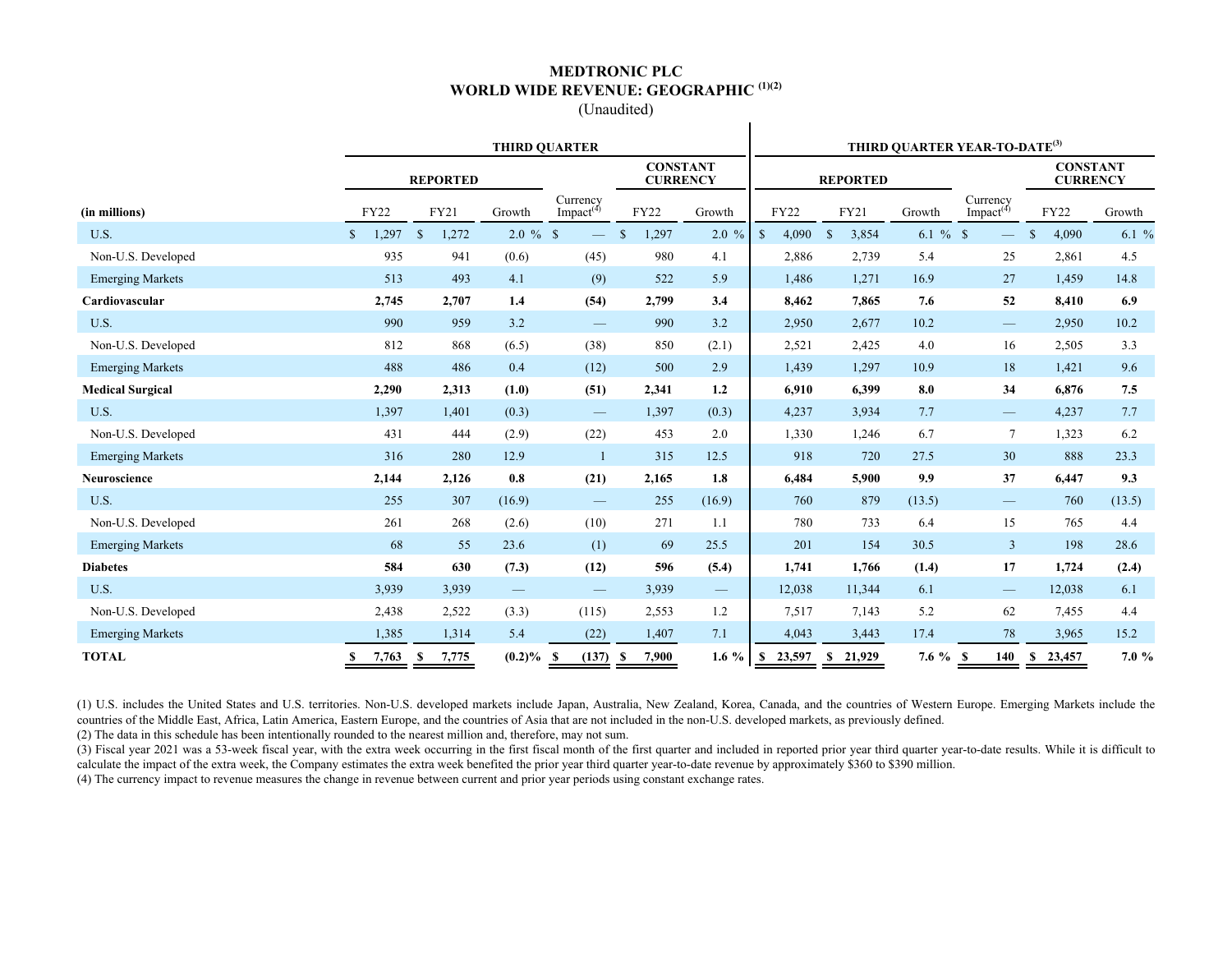# **MEDTRONIC PLC CONSOLIDATED STATEMENTS OF INCOME**

(Unaudited)

|                         |                             | Nine months ended       |                                    |  |  |  |  |
|-------------------------|-----------------------------|-------------------------|------------------------------------|--|--|--|--|
| <b>January 28, 2022</b> | <b>January 29, 2021</b>     | <b>January 28, 2022</b> | <b>January 29, 2021</b>            |  |  |  |  |
| \$<br>7,763             | $\mathcal{S}$<br>7,775      | $\mathbb{S}$<br>23,597  | $\mathbf{\hat{S}}$<br>21,929       |  |  |  |  |
|                         |                             |                         |                                    |  |  |  |  |
| 2,459                   | 2,621                       | 7,554                   | 7,830                              |  |  |  |  |
| 668                     | 601                         | 2,094                   | 1,861                              |  |  |  |  |
| 2,561                   | 2,537                       | 7,723                   | 7,553                              |  |  |  |  |
| 432                     | 453                         | 1,298                   | 1,337                              |  |  |  |  |
| 12                      | 83                          | 32                      | 235                                |  |  |  |  |
| 35                      | 122                         | 95                      | 118                                |  |  |  |  |
| (63)                    | 82                          | 719                     | 116                                |  |  |  |  |
| 1,659                   | 1,277                       | 4,081                   | 2,879                              |  |  |  |  |
| (67)                    | (86)                        | (244)                   | (233)                              |  |  |  |  |
| 137                     | 143                         | 410                     | 783                                |  |  |  |  |
| 1,589                   | 1,220                       | 3,915                   | 2,329                              |  |  |  |  |
| 106                     | (59)                        | 346                     | 65                                 |  |  |  |  |
| 1,483                   | 1,279                       | 3,570                   | 2,264                              |  |  |  |  |
| (4)                     | (9)                         | (16)                    | (18)                               |  |  |  |  |
| 1,480                   | \$<br>1,270                 | $\mathcal{S}$<br>3,554  | $\boldsymbol{\mathsf{S}}$<br>2,246 |  |  |  |  |
| \$<br>1.10              | \$<br>0.94                  | $\mathcal{S}$<br>2.64   | \$<br>1.67                         |  |  |  |  |
| \$<br>1.10              | \$<br>0.94                  | \$<br>2.63              | \$<br>1.66                         |  |  |  |  |
| 1,343.7                 | 1,346.4                     | 1,344.4                 | 1,344.2                            |  |  |  |  |
| 1,350.3                 | 1,356.0                     | 1,353.9                 | 1,352.7                            |  |  |  |  |
|                         | $\frac{\text{S}}{\text{S}}$ | Three months ended      |                                    |  |  |  |  |

*The data in this schedule has been intentionally rounded to the nearest million, and, therefore, may not sum.*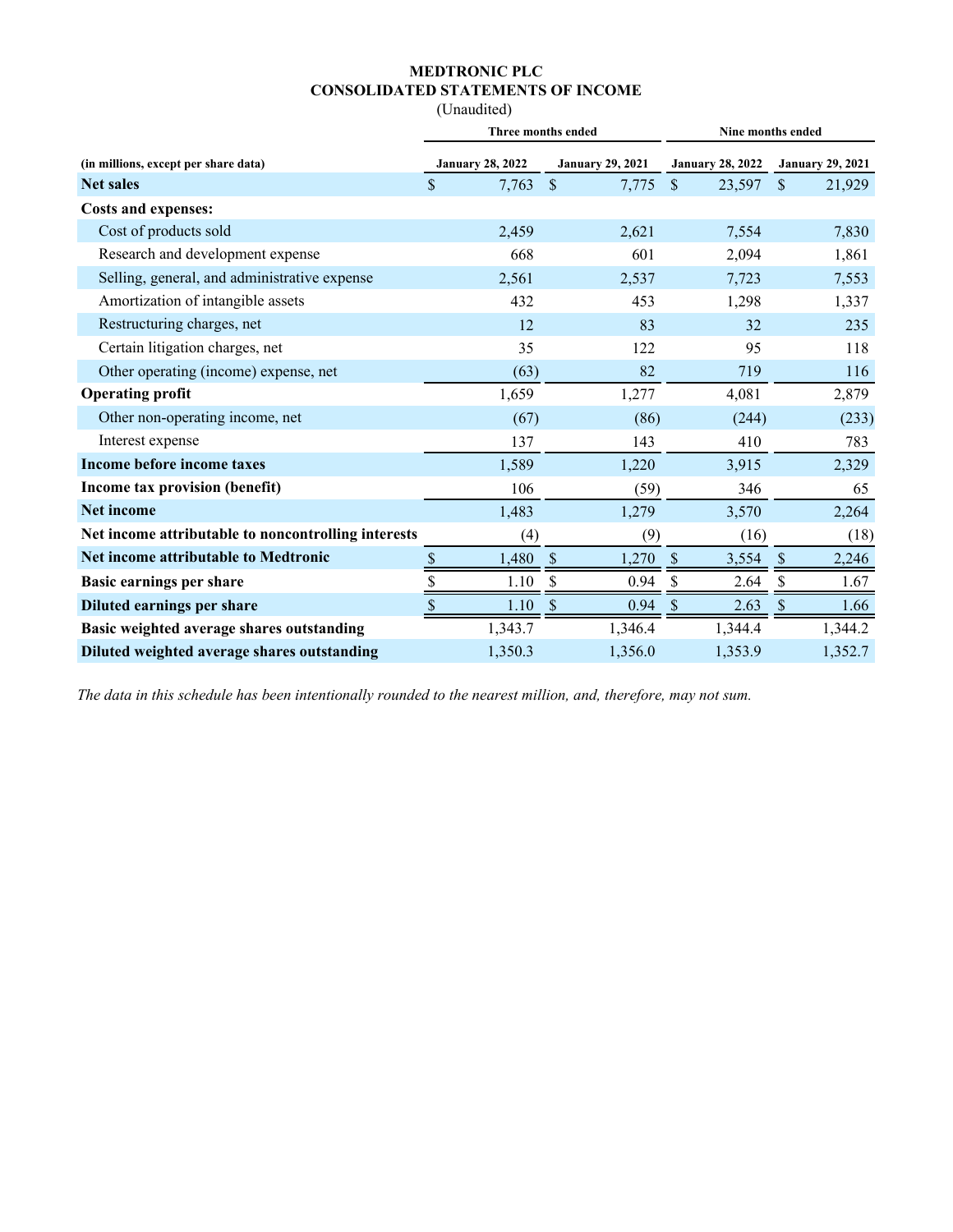(Unaudited)

|                                         | Three months ended January 28, 2022 |                                    |                                   |                                                                                                            |          |                                                          |                              |                                     |          |  |  |  |
|-----------------------------------------|-------------------------------------|------------------------------------|-----------------------------------|------------------------------------------------------------------------------------------------------------|----------|----------------------------------------------------------|------------------------------|-------------------------------------|----------|--|--|--|
| (in millions, except per share data)    | Net<br><b>Sales</b>                 | Cost of<br><b>Products</b><br>Sold | <b>Gross</b><br>Margin<br>Percent | Income<br><b>Before</b><br>Operating<br>Profit<br>Operating<br>Income<br><b>Taxes</b><br>Profit<br>Percent |          | <b>Net Income</b><br><b>Attributable</b><br>to Medtronic | <b>Diluted</b><br><b>EPS</b> | <b>Effective</b><br><b>Tax Rate</b> |          |  |  |  |
| <b>GAAP</b>                             | \$7,763                             | 2,459<br>\$                        | 68.3 %                            | <sup>\$</sup><br>1,659                                                                                     | $21.4\%$ | 1,589<br><sup>\$</sup>                                   | 1,480<br>\$.                 | \$<br>1.10                          | $6.7 \%$ |  |  |  |
| Non-GAAP Adjustments:                   |                                     |                                    |                                   |                                                                                                            |          |                                                          |                              |                                     |          |  |  |  |
| Restructuring and associated costs (2)  |                                     | (27)                               | 0.3                               | 78                                                                                                         | 1.0      | 78                                                       | 63                           | 0.05                                | 19.2     |  |  |  |
| Acquisition-related items (3)           |                                     | (4)                                | 0.1                               | (50)                                                                                                       | (0.6)    | (50)                                                     | (51)                         | (0.04)                              | (4.0)    |  |  |  |
| Certain litigation charges              |                                     |                                    |                                   | 35                                                                                                         | 0.5      | 35                                                       | 27                           | 0.02                                | 25.7     |  |  |  |
| (Gain)/loss on minority investments (4) |                                     |                                    |                                   |                                                                                                            |          | 2                                                        | 3                            |                                     | (50.0)   |  |  |  |
| Medical device regulations (5)          |                                     | (13)                               | 0.2                               | 25                                                                                                         | 0.3      | 25                                                       | 20                           | 0.01                                | 20.0     |  |  |  |
| Amortization of intangible assets       |                                     |                                    |                                   | 432                                                                                                        | 5.6      | 432                                                      | 365                          | 0.27                                | 15.5     |  |  |  |
| Certain tax adjustments, net (6)        |                                     |                                    |                                   |                                                                                                            |          |                                                          | (59)                         | (0.04)                              |          |  |  |  |
| <b>Non-GAAP</b>                         | \$7,763                             | S.<br>2,415                        | 68.9 %                            | <sup>\$</sup><br>2,181                                                                                     | 28.1 %   | 2,112<br>-S                                              | 1,846<br>-SS                 | \$<br>1.37                          | 12.4%    |  |  |  |
| Currency impact                         | 137                                 | 86                                 | (0.6)                             | (43)                                                                                                       | (1.0)    |                                                          |                              | (0.03)                              |          |  |  |  |
| <b>Currency Adjusted</b>                | 7,900                               | 2,501                              | 68.3 %                            | 2,138<br>\$.                                                                                               | 27.1 %   |                                                          |                              | 1.34                                |          |  |  |  |

|                                         | Three months ended January 29, 2021 |                                    |                                   |                     |                                |                                                   |                                                   |                              |                                     |  |  |  |
|-----------------------------------------|-------------------------------------|------------------------------------|-----------------------------------|---------------------|--------------------------------|---------------------------------------------------|---------------------------------------------------|------------------------------|-------------------------------------|--|--|--|
| (in millions, except per share data)    | <b>Net</b><br><b>Sales</b>          | Cost of<br><b>Products</b><br>Sold | <b>Gross</b><br>Margin<br>Percent | Operating<br>Profit | Operating<br>Profit<br>Percent | Income<br><b>Before</b><br>Income<br><b>Taxes</b> | <b>Net Income</b><br>Attributable<br>to Medtronic | <b>Diluted</b><br><b>EPS</b> | <b>Effective</b><br><b>Tax Rate</b> |  |  |  |
| <b>GAAP</b>                             | \$7,775                             | 2,621<br>\$.                       | 66.3 %                            | 1,277<br>S          | $16.4 \%$                      | 1,220<br>-S                                       | 1,270<br>S                                        | 0.94<br>\$                   | $(4.8)\%$                           |  |  |  |
| Non-GAAP Adjustments:                   |                                     |                                    |                                   |                     |                                |                                                   |                                                   |                              |                                     |  |  |  |
| Restructuring and associated costs (2)  |                                     | (36)                               | 0.5                               | 160                 | 2.1                            | 160                                               | 117                                               | 0.09                         | 26.9                                |  |  |  |
| Acquisition-related items (3)           |                                     | (5)                                | 0.1                               | 35                  | 0.5                            | 35                                                | 32                                                | 0.02                         | 8.6                                 |  |  |  |
| Certain litigation charges              |                                     |                                    |                                   | 122                 | 1.6                            | 122                                               | 101                                               | 0.07                         | 17.2                                |  |  |  |
| (Gain)/loss on minority investments (4) |                                     |                                    |                                   |                     |                                | (18)                                              | (15)                                              | (0.01)                       | 16.7                                |  |  |  |
| Medical device regulations (5)          |                                     | (11)                               | 0.1                               | 21                  | 0.3                            | 21                                                | 17                                                | 0.01                         | 19.0                                |  |  |  |
| Amortization of intangible assets       |                                     |                                    |                                   | 453                 | 5.8                            | 453                                               | 380                                               | 0.28                         | 16.1                                |  |  |  |
| Certain tax adjustments, net (6)        |                                     |                                    |                                   |                     |                                |                                                   | (150)                                             | (0.11)                       |                                     |  |  |  |
| <b>Non-GAAP</b>                         | 7,775                               | 2,569<br>S                         | 67.0 %                            | 2,068<br>-S         | 26.6 %                         | 1,993<br>-S                                       | 1,753                                             | 1.29                         | 11.7%                               |  |  |  |

See description of non-GAAP financial measures at the end of the earnings press release.

- (1) The data in this schedule has been intentionally rounded to the nearest million or \$0.01 for EPS figures, and, therefore, may not sum.
- (2) Associated costs include costs incurred as a direct result of the restructuring program, such as salaries for employees supporting the program and consulting expenses.
- (3) The charges primarily include business combination costs, changes in fair value of contingent consideration, and specifically for the three months ended January 28, 2022, certain license payments for unapproved technology.
- (4) We exclude unrealized and realized gains and losses on our minority investments as we do not believe that these components of income or expense have a direct correlation to our ongoing or future business operations.
- (5) The charges represent incremental costs of complying with the new European Union (E.U.) medical device regulations for previously registered products and primarily include charges for contractors supporting the project and other direct third-party expenses.
- (6) For the three months ended January 28, 2022, the tax benefit primarily relates to the deferred tax impact associated with a step up in tax basis for Swiss Cantonal purposes. For the three months ended January 29, 2021, the tax benefit primarily relates to the finalization of an audit at the IRS Appellate level for fiscal years 2012 through 2014 and the capitalization of certain research and development costs for U.S. income tax purposes. For each period, the tax benefits were partially offset by the amortization on previously established deferred tax assets from intercompany intellectual property transactions.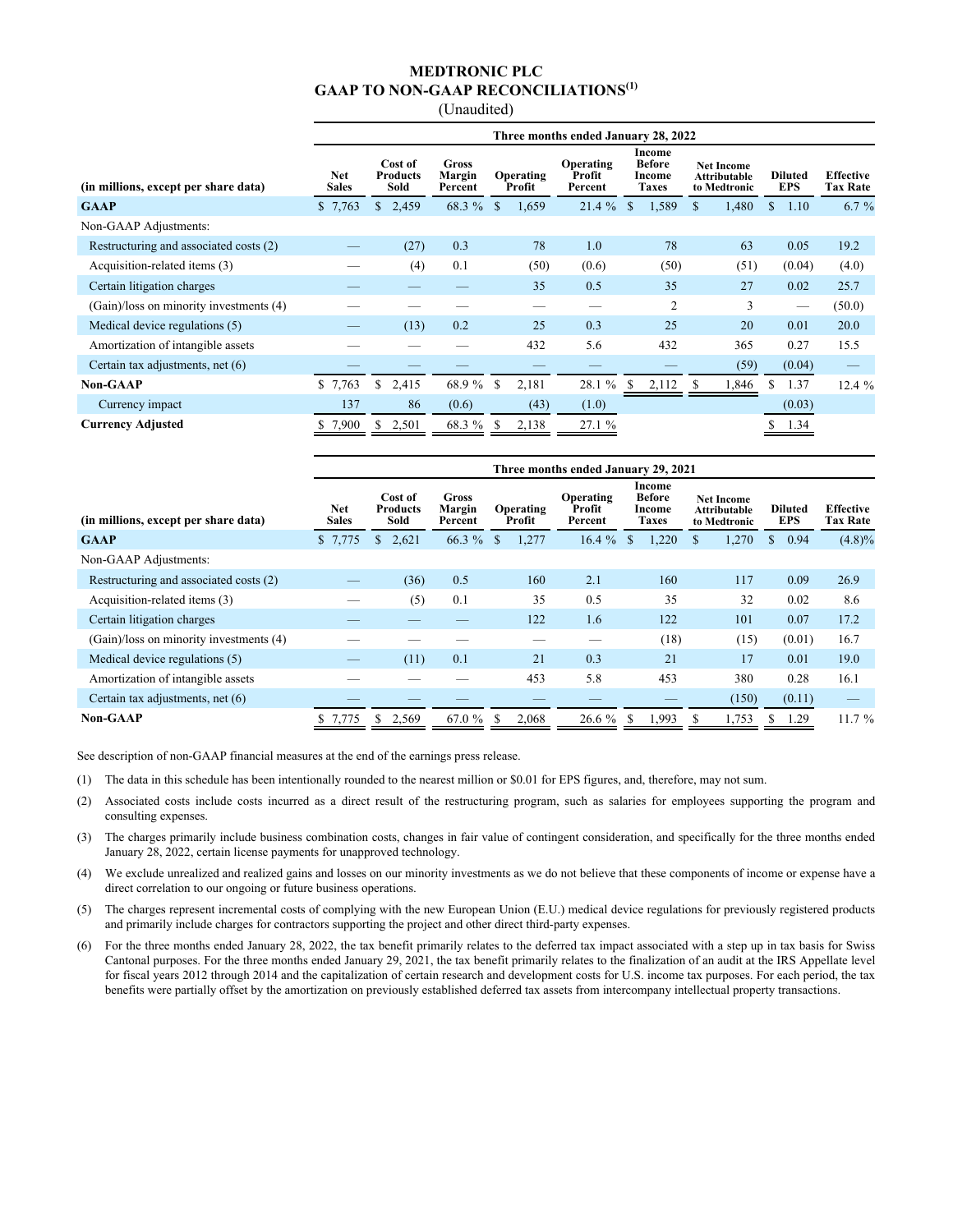(Unaudited)

|                                         | Nine months ended January 28, 2022 |             |                                                                 |                        |                                       |                                                          |                                                   |                       |                                     |  |  |
|-----------------------------------------|------------------------------------|-------------|-----------------------------------------------------------------|------------------------|---------------------------------------|----------------------------------------------------------|---------------------------------------------------|-----------------------|-------------------------------------|--|--|
| (in millions, except per share data)    | <b>Net Sales</b><br>Sold           |             | <b>Gross</b><br>Cost of<br><b>Products</b><br>Margin<br>Percent |                        | <b>Operating</b><br>Profit<br>Percent | <b>Income</b><br><b>Before</b><br>Income<br><b>Taxes</b> | <b>Net Income</b><br>attributable<br>to Medtronic | <b>Diluted</b><br>EPS | <b>Effective</b><br><b>Tax Rate</b> |  |  |
| <b>GAAP</b>                             | \$23,597                           | 7,554<br>\$ | $68.0 \%$ \$                                                    | 4,081                  | 17.3%                                 | <sup>\$</sup><br>3,915                                   | 3,554<br>\$                                       | 2.63<br>S.            | 8.8 %                               |  |  |
| Non-GAAP Adjustments:                   |                                    |             |                                                                 |                        |                                       |                                                          |                                                   |                       |                                     |  |  |
| Restructuring and associated costs (2)  |                                    | (91)        | 0.4                                                             | 237                    | 1.0                                   | 237                                                      | 191                                               | 0.14                  | 19.4                                |  |  |
| Acquisition-related items (3)           |                                    | (14)        | 0.1                                                             | 46                     | 0.2                                   | 46                                                       | 21                                                | 0.02                  | 56.5                                |  |  |
| Certain litigation charges              |                                    |             |                                                                 | 95                     | 0.4                                   | 95                                                       | 78                                                | 0.06                  | 17.9                                |  |  |
| (Gain)/loss on minority investments (4) |                                    |             |                                                                 |                        |                                       | (23)                                                     | (19)                                              | (0.01)                | 4.3                                 |  |  |
| Medical device regulations (5)          |                                    | (39)        | 0.2                                                             | 70                     | 0.3                                   | 70                                                       | 56                                                | 0.04                  | 20.0                                |  |  |
| Amortization of intangible assets       |                                    |             |                                                                 | 1,298                  | 5.5                                   | 1,298                                                    | 1,093                                             | 0.81                  | 15.8                                |  |  |
| $MCS$ impairments / costs (6)           |                                    | (58)        | 0.2                                                             | 726                    | 3.1                                   | 726                                                      | 564                                               | 0.42                  | 22.3                                |  |  |
| Certain tax adjustments, net (7)        |                                    |             |                                                                 |                        |                                       |                                                          | 10                                                | 0.01                  |                                     |  |  |
| <b>Non-GAAP</b>                         | \$23,597                           | 7,353<br>\$ | 68.8 %                                                          | <sup>\$</sup><br>6,554 | 27.8 %                                | 6,365<br>S                                               | 5,547                                             | $\mathbf S$<br>4.10   | 12.7%                               |  |  |
| Currency impact                         | (140)                              | 60          | (0.4)                                                           | (148)                  | (0.5)                                 |                                                          |                                                   | (0.09)                |                                     |  |  |
| <b>Currency Adjusted</b>                | \$23,457                           | 7,413       | 68.4 %                                                          | 6,406                  | 27.3 %                                |                                                          |                                                   | 4.01                  |                                     |  |  |

|                                              | Nine months ended January 29, 2021 |                                          |        |                            |                                |                                                   |                                                   |                              |                                     |  |  |
|----------------------------------------------|------------------------------------|------------------------------------------|--------|----------------------------|--------------------------------|---------------------------------------------------|---------------------------------------------------|------------------------------|-------------------------------------|--|--|
| (in millions, except per share data)         | <b>Net Sales</b>                   | Cost of<br><b>Products</b><br>Sold<br>\$ |        | <b>Operating</b><br>Profit | Operating<br>Profit<br>Percent | Income<br><b>Before</b><br>Income<br><b>Taxes</b> | <b>Net Income</b><br>attributable<br>to Medtronic | <b>Diluted</b><br><b>EPS</b> | <b>Effective</b><br><b>Tax Rate</b> |  |  |
| <b>GAAP</b>                                  | \$21,929                           | 7,830                                    | 64.3 % | 2,879<br>\$                | 13.1%                          | 2,329<br>\$                                       | \$<br>2,246                                       | 1.66                         | 2.8 %                               |  |  |
| Non-GAAP Adjustments:                        |                                    |                                          |        |                            |                                |                                                   |                                                   |                              |                                     |  |  |
| Restructuring and associated costs (2)       |                                    | (95)                                     | 0.4    | 466                        | 2.1                            | 466                                               | 358                                               | 0.26                         | 23.2                                |  |  |
| Acquisition-related items (3)                |                                    | (10)                                     |        | (13)                       | (0.1)                          | (13)                                              | 5                                                 |                              | 138.5                               |  |  |
| Certain litigation charges                   |                                    |                                          |        | 118                        | 0.5                            | 118                                               | 95                                                | 0.07                         | 19.5                                |  |  |
| (Gain)/loss on minority investments (4)      |                                    |                                          |        |                            |                                | (28)                                              | (23)                                              | (0.02)                       | 17.9                                |  |  |
| Medical device regulations (5)               |                                    | (32)                                     | 0.1    | 58                         | 0.3                            | 58                                                | 48                                                | 0.04                         | 17.2                                |  |  |
| Amortization of intangible assets            |                                    |                                          |        | 1,337                      | 6.1                            | 1,337                                             | 1,123                                             | 0.83                         | 16.0                                |  |  |
| Debt tender premium and other charges<br>(8) |                                    |                                          |        |                            |                                | 308                                               | 248                                               | 0.18                         | 19.5                                |  |  |
| Certain tax adjustments, net (7)             |                                    |                                          |        |                            |                                |                                                   | (130)                                             | (0.10)                       |                                     |  |  |
| $Non-GAAP$                                   | \$21,929                           | 7,694<br><sup>\$</sup>                   | 64.9 % | 4,845<br>-S                | 22.1%                          | <sup>\$</sup><br>4,576                            | 3,969                                             | 2.93                         | 13.0%                               |  |  |

See description of non-GAAP financial measures contained in this release.

- (1) The data in this schedule has been intentionally rounded to the nearest million or \$0.01 for EPS figures, and, therefore, may not sum.
- (2) Associated costs include costs incurred as a direct result of the restructuring program, such as salaries for employees supporting the program and consulting expenses.
- (3) The charges primarily include business combination costs, changes in fair value of contingent consideration, acquisitions of, or certain license payments for, unapproved technology, and specifically for the nine months ended January 29, 2021, changes in amounts accrued for certain contingent liabilities for recent acquisitions.
- (4) We exclude unrealized and realized gains and losses on our minority investments as we do not believe that these components of income or expense have a direct correlation to our ongoing or future business operations.
- (5) The charges represent incremental costs of complying with the new E.U. medical device regulations for previously registered products and primarily include charges for contractors supporting the project and other direct third-party expenses.
- (6) The charges relate to the Company's June 2021 decision to stop the distribution and sale of the Medtronic HVAD System within the Mechanical Circulatory Support Operating Unit (MCS). The charges included \$515 million of non-cash impairments, primarily related to \$409 million of intangible asset impairments, as well as \$211 million for commitments and obligations in connection with the decision, including customer support obligations, restructuring, and other associated costs. Medtronic is committed to serving the needs of the approximately 4,000 patients currently implanted with the HVAD System.
- (7) For the nine months ended January 28, 2022, the tax charge primarily relates to the amortization on previously established deferred tax assets from intercompany intellectual property transactions and a charge related to a change in the Company's permanent reinvestment assertion on certain historical earnings, which are partially offset by the deferred tax impact associated with a step up in tax basis for Swiss Cantonal purposes. For the nine months ended January 29, 2021, the tax benefit primarily relates to the finalization of an audit at the IRS Appellate level for fiscal years 2012 through 2014 and the capitalization of certain research and development costs for U.S. income tax purposes which are partially offset by the impact of an intercompany sale of assets and the amortization on previously established deferred tax assets from intercompany intellectual property transactions.
- (8) The charges relate to the early redemption of approximately \$6.0 billion of debt.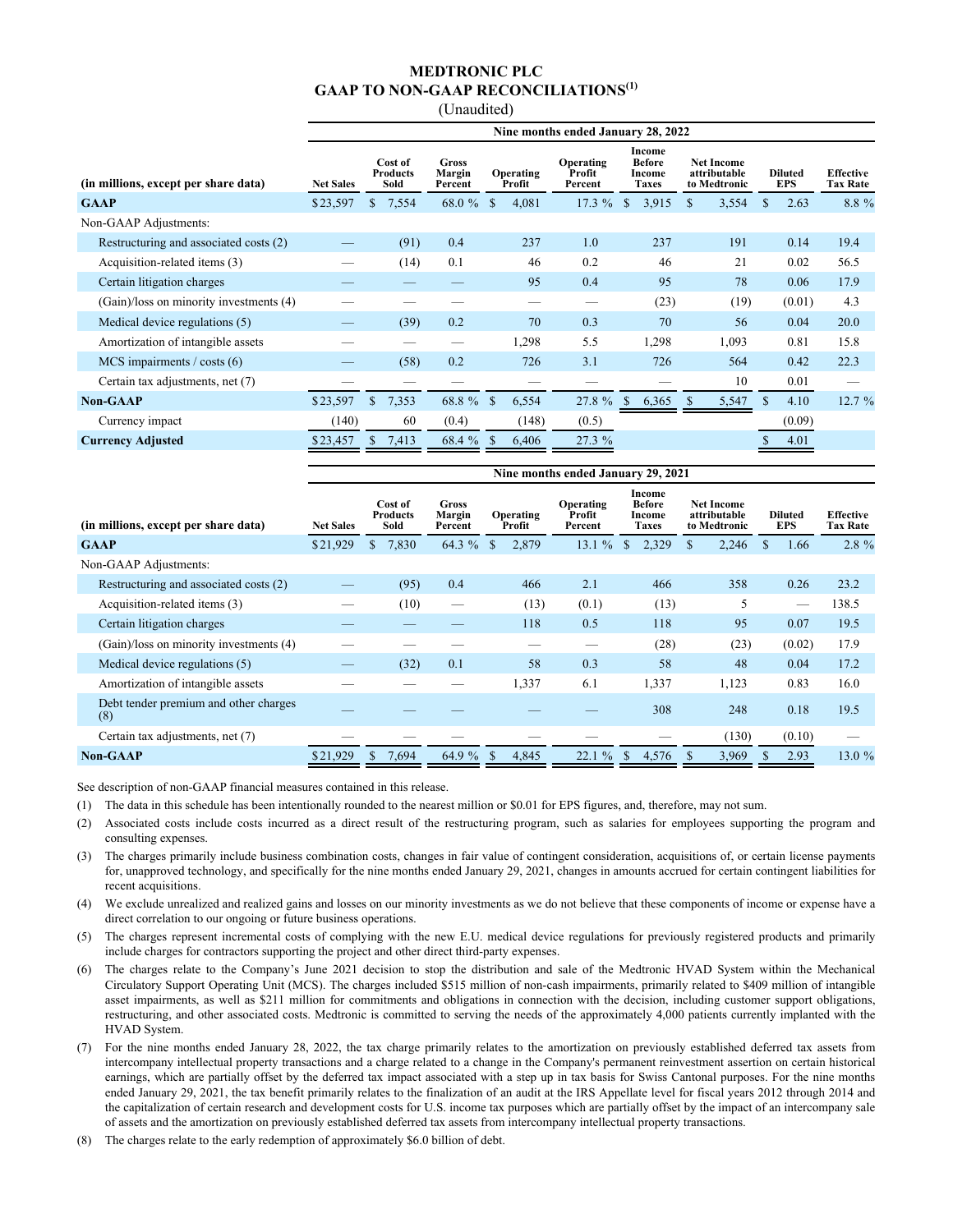(Unaudited)

|                                              | Three months ended January 28, 2022 |                                            |     |                                                                  |             |                                                                                   |      |                                       |  |                                                                              |              |                                                            |      |
|----------------------------------------------|-------------------------------------|--------------------------------------------|-----|------------------------------------------------------------------|-------------|-----------------------------------------------------------------------------------|------|---------------------------------------|--|------------------------------------------------------------------------------|--------------|------------------------------------------------------------|------|
| (in millions)                                |                                     | SG&A<br><b>Net Sales</b><br><b>Expense</b> |     | SG&A<br><b>Expense as</b><br>$a\bar{v}_0$ of Net<br><b>Sales</b> |             | R&D<br><b>Expense</b><br>R&D<br>as a $%$ of<br><b>Net Sales</b><br><b>Expense</b> |      | Other<br>Operating<br>Expense,<br>net |  | Other<br><b>Operating</b><br>Expense, net<br>as a $%$ of<br><b>Net Sales</b> |              | <b>Other Non-</b><br>Operating<br>(Income)<br>Expense, net |      |
| <b>GAAP</b>                                  | S.                                  | 7,763                                      | S   | 2,561                                                            | 33.0 $%$ \$ |                                                                                   | 668  | $8.6 \%$ \$                           |  | (63)                                                                         | $(0.8)\%$ \$ |                                                            | (67) |
| Non-GAAP Adjustments:                        |                                     |                                            |     |                                                                  |             |                                                                                   |      |                                       |  |                                                                              |              |                                                            |      |
| Restructuring and associated costs (2)       |                                     |                                            |     | (39)                                                             | (0.5)       |                                                                                   |      |                                       |  |                                                                              |              |                                                            |      |
| Acquisition-related items (3)                |                                     |                                            |     |                                                                  |             |                                                                                   | (11) | (0.1)                                 |  | 64                                                                           | 0.8          |                                                            |      |
| Medical device regulations (4)               |                                     |                                            |     |                                                                  |             |                                                                                   | (12) | (0.2)                                 |  |                                                                              |              |                                                            |      |
| $Gain/ (loss)$ on minority investments $(5)$ |                                     |                                            |     |                                                                  |             |                                                                                   |      |                                       |  |                                                                              |              |                                                            | (2)  |
| <b>Non-GAAP</b>                              | S.                                  | 7,763                                      | \$. | 2,521                                                            | 32.5 $%$ \$ |                                                                                   | 646  | $8.3 \%$ \$                           |  |                                                                              | $-$ % \$     |                                                            | (69) |
| Currency impact                              |                                     | 137                                        |     | 34                                                               | (0.2)       |                                                                                   |      | (0.1)                                 |  | 62                                                                           | 0.8          |                                                            | (1)  |
| <b>Currency Adjusted</b>                     |                                     | 7,900                                      |     | 2,555                                                            | 32.3%       | - \$                                                                              | 646  | $8.2 \%$ \$                           |  | 62                                                                           | $0.8 \%$ \$  |                                                            | (70) |

|                                              | Nine months ended January 28, 2022 |                  |    |                        |                                                                  |    |                       |                                                          |    |                                                          |                                                                       |    |                                                            |
|----------------------------------------------|------------------------------------|------------------|----|------------------------|------------------------------------------------------------------|----|-----------------------|----------------------------------------------------------|----|----------------------------------------------------------|-----------------------------------------------------------------------|----|------------------------------------------------------------|
| (in millions)                                |                                    | <b>Net Sales</b> |    | SG&A<br><b>Expense</b> | SG&A<br><b>Expense as</b><br>$a\bar{v}_0$ of Net<br><b>Sales</b> |    | R&D<br><b>Expense</b> | R&D<br><b>Expense</b><br>as a $%$ of<br><b>Net Sales</b> |    | Other<br>Operating<br><b>Expense</b><br>(Income),<br>net | Other<br>Operating<br>Expense, net<br>as a $%$ of<br><b>Net Sales</b> |    | <b>Other Non-</b><br>Operating<br>(Income)<br>Expense, net |
| <b>GAAP</b>                                  | \$                                 | 23,597           | S  | 7,723                  | 32.7%                                                            | \$ | 2,094                 | $8.9\%$ \$                                               |    | 719                                                      | $3.0 \%$ \$                                                           |    | (244)                                                      |
| Non-GAAP Adjustments:                        |                                    |                  |    |                        |                                                                  |    |                       |                                                          |    |                                                          |                                                                       |    |                                                            |
| Restructuring and associated costs (2)       |                                    |                  |    | (114)                  | (0.5)                                                            |    |                       |                                                          |    |                                                          |                                                                       |    |                                                            |
| Acquisition-related items (3)                |                                    |                  |    |                        |                                                                  |    | (101)                 | (0.4)                                                    |    | 67                                                       | 0.3                                                                   |    |                                                            |
| Medical device regulations (4)               |                                    |                  |    | (1)                    |                                                                  |    | (30)                  | (0.1)                                                    |    |                                                          |                                                                       |    |                                                            |
| $MCS$ impairment / costs (6)                 |                                    |                  |    |                        |                                                                  |    |                       |                                                          |    | (668)                                                    | (2.8)                                                                 |    |                                                            |
| $Gain/ (loss)$ on minority investments $(5)$ |                                    |                  |    |                        |                                                                  |    |                       |                                                          |    |                                                          |                                                                       |    | 23                                                         |
| <b>Non-GAAP</b>                              | \$                                 | 23,597           | -S | 7,609                  | $32.2 \%$                                                        | -S | 1,964                 | $8.3 \%$ \$                                              |    | 118                                                      | $0.5 \%$ \$                                                           |    | (221)                                                      |
| Currency impact                              |                                    | (140)            |    | (46)                   |                                                                  |    | (9)                   |                                                          |    | $\overline{4}$                                           |                                                                       |    |                                                            |
| <b>Currency Adjusted</b>                     |                                    | 23,457           |    | 7,563                  | $32.2 \%$                                                        | -S | 1,955                 | $8.3\%$                                                  | -S | 122                                                      | $0.5 \%$                                                              | -S | (221)                                                      |

See description of non-GAAP financial measures at the end of the earnings press release.

- (1) The data in this schedule has been intentionally rounded to the nearest million, and, therefore, may not sum.
- (2) Associated costs include costs incurred as a direct result of the restructuring program, such as salaries for employees supporting the program and consulting expenses.
- (3) The charges primarily include business combination costs, changes in fair value of contingent consideration, and acquisitions of, or certain license payments, for unapproved technology.
- (4) The charges represent incremental costs of complying with the new E.U. medical device regulations for previously registered products and primarily include charges for contractors supporting the project and other direct third-party expenses.
- (5) We exclude unrealized and realized gains and losses on our minority investments as we do not believe that these components of income or expense have a direct correlation to our ongoing or future business operations.
- (6) The charges relate to the Company's June 2021 decision to stop the distribution and sale of the Medtronic HVAD System within the Mechanical Circulatory Support Operating Unit (MCS). The charges included \$515 million of non-cash impairments, primarily related to \$409 million of intangible asset impairments, as well as \$211 million for commitments and obligations in connection with the decision, including customer support obligations, restructuring, and other associated costs. Medtronic is committed to serving the needs of the approximately 4,000 patients currently implanted with the HVAD System.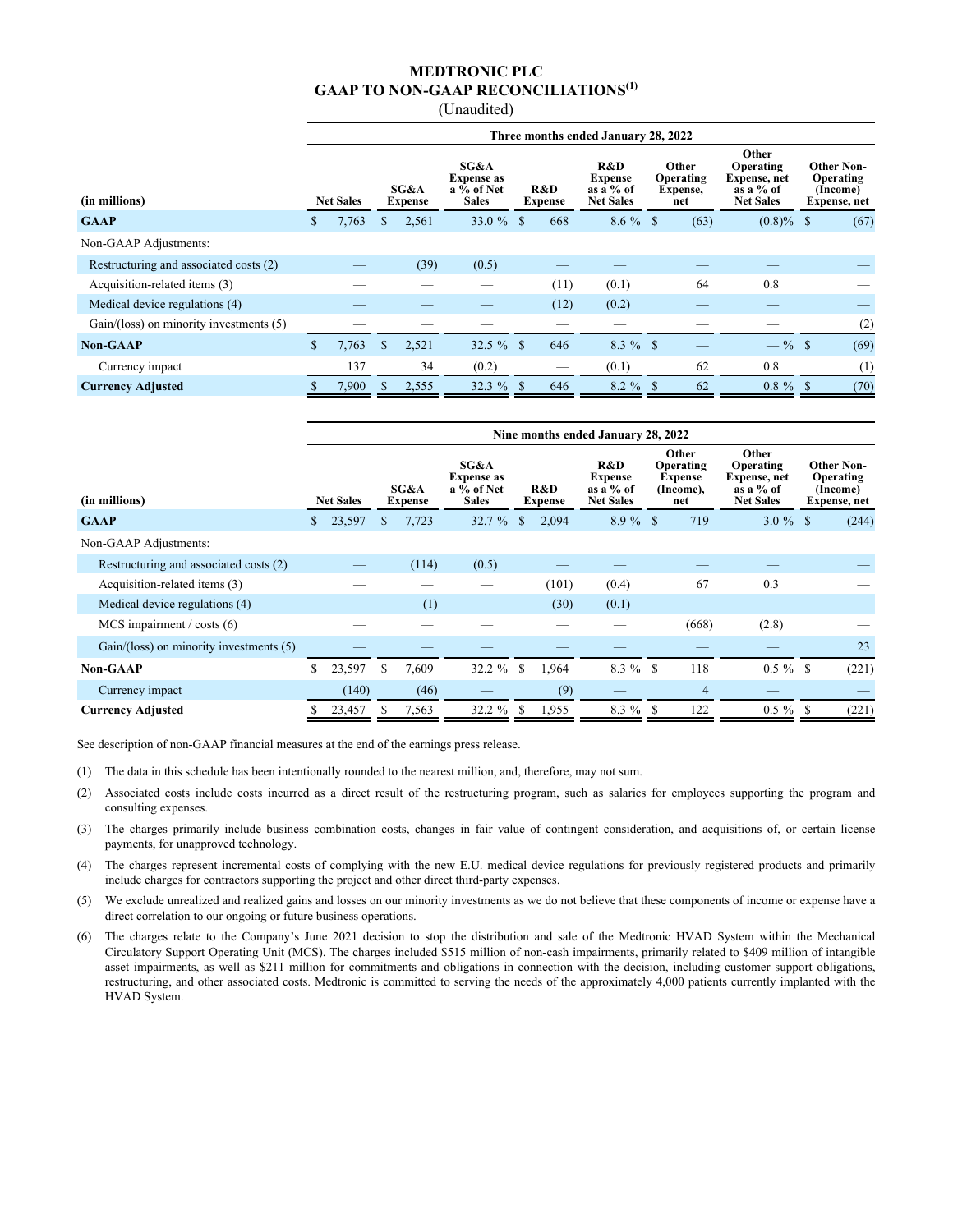(Unaudited)

|                                             | Nine months<br>ended    | Nine months<br>ended    | <b>Fiscal vear</b> |
|---------------------------------------------|-------------------------|-------------------------|--------------------|
| (in millions)                               | <b>January 28, 2022</b> | <b>January 29, 2021</b> | 2021               |
| Net cash provided by operating activities   | 5.289                   | 4.495                   | 6.240              |
| Additions to property, plant, and equipment | (979)                   | (978)                   | (1,355)            |
| Free Cash Flow (2)                          | 4.310                   | 3,517                   | 4,885              |

See description of non-GAAP financial measures at the end of the earnings press release.

(1) The data in this schedule has been intentionally rounded to the nearest million, and, therefore, may not sum.

(2) Free cash flow represents operating cash flows less property, plant, and equipment additions.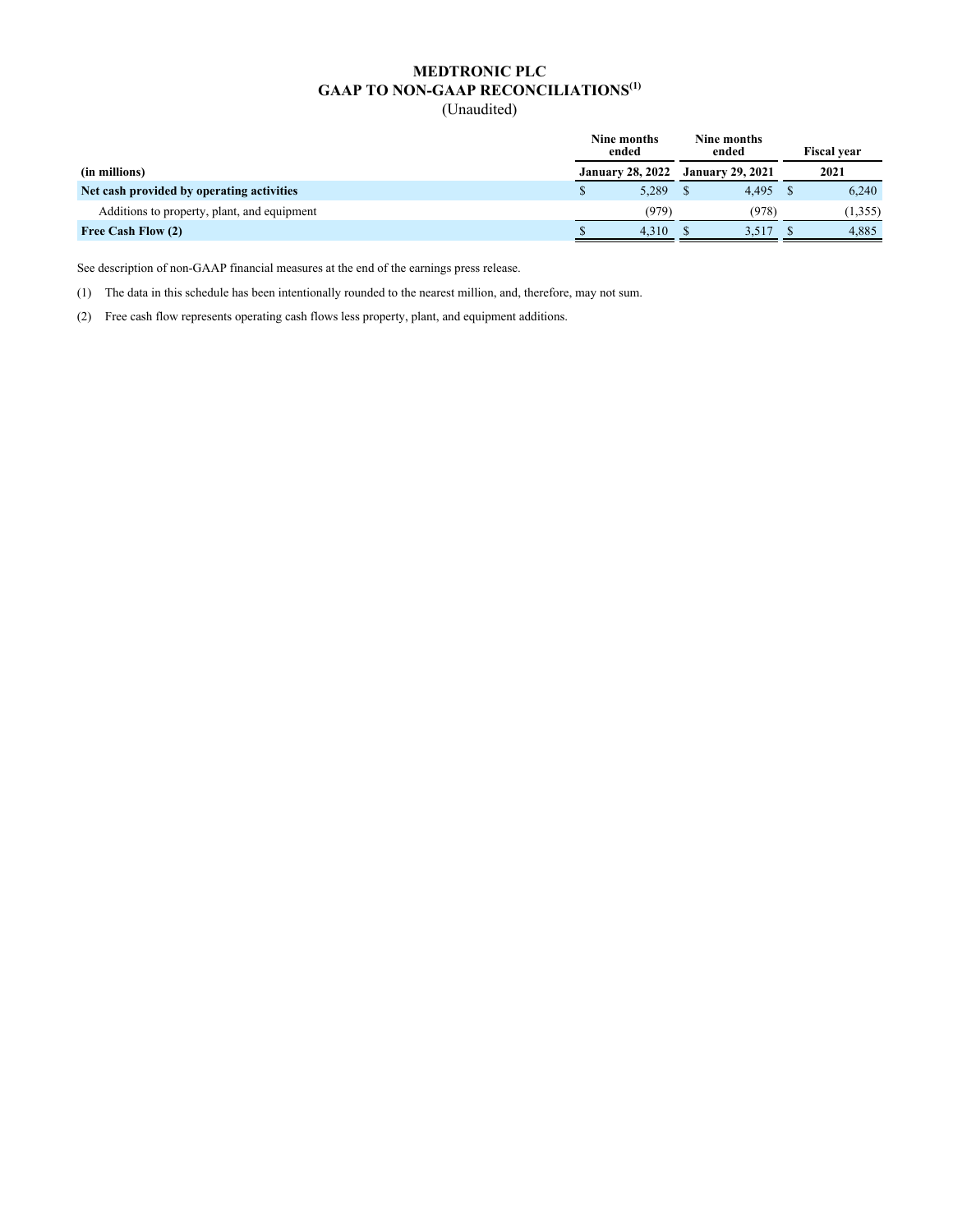## **MEDTRONIC PLC CONSOLIDATED BALANCE SHEETS**

(Unaudited)

| (in millions)                                                                           |                           | <b>January 28, 2022</b> |                           | April 30, 2021 |
|-----------------------------------------------------------------------------------------|---------------------------|-------------------------|---------------------------|----------------|
| <b>ASSETS</b>                                                                           |                           |                         |                           |                |
| <b>Current assets:</b>                                                                  |                           |                         |                           |                |
| Cash and cash equivalents                                                               | \$                        | 3,479                   | $\mathcal{S}$             | 3,593          |
| <b>Investments</b>                                                                      |                           | 7,742                   |                           | 7,224          |
| Accounts receivable, less allowances and credit losses of \$253 and \$241, respectively |                           | 5,446                   |                           | 5,462          |
| Inventories, net                                                                        |                           | 4,514                   |                           | 4,313          |
| Other current assets                                                                    |                           | 2,122                   |                           | 1,955          |
| <b>Total current assets</b>                                                             |                           | 23,303                  |                           | 22,548         |
| Property, plant, and equipment                                                          |                           | 13,074                  |                           | 12,700         |
| Accumulated depreciation                                                                |                           | (7,823)                 |                           | (7, 479)       |
| Property, plant, and equipment, net                                                     |                           | 5,251                   |                           | 5,221          |
| Goodwill                                                                                |                           | 41,346                  |                           | 41,961         |
| Other intangible assets, net                                                            |                           | 16,078                  |                           | 17,740         |
| <b>Tax assets</b>                                                                       |                           | 3,309                   |                           | 3,169          |
| <b>Other assets</b>                                                                     |                           | 2,517                   |                           | 2,443          |
| <b>Total assets</b>                                                                     | $\boldsymbol{\mathsf{S}}$ | 91,804                  | $\boldsymbol{\mathsf{S}}$ | 93,083         |
| <b>LIABILITIES AND EQUITY</b>                                                           |                           |                         |                           |                |
| <b>Current liabilities:</b>                                                             |                           |                         |                           |                |
| Current debt obligations                                                                | \$                        | 865                     | \$                        | 11             |
| Accounts payable                                                                        |                           | 1,985                   |                           | 2,106          |
| Accrued compensation                                                                    |                           | 2,152                   |                           | 2,482          |
| Accrued income taxes                                                                    |                           | 383                     |                           | 435            |
| Other accrued expenses                                                                  |                           | 3,542                   |                           | 3,475          |
| <b>Total current liabilities</b>                                                        |                           | 8,927                   |                           | 8,509          |
| Long-term debt                                                                          |                           | 24,290                  |                           | 26,378         |
| Accrued compensation and retirement benefits                                            |                           | 1,369                   |                           | 1,557          |
| <b>Accrued income taxes</b>                                                             |                           | 2,115                   |                           | 2,251          |
| <b>Deferred tax liabilities</b>                                                         |                           | 968                     |                           | 1,028          |
| <b>Other liabilities</b>                                                                |                           | 1,423                   |                           | 1,756          |
| <b>Total liabilities</b>                                                                |                           | 39,091                  |                           | 41,481         |
| <b>Commitments and contingencies</b>                                                    |                           |                         |                           |                |
| Shareholders' equity:                                                                   |                           |                         |                           |                |
| Ordinary shares— par value \$0.0001, 2.6 billion shares authorized, 1,342,565,589 and   |                           |                         |                           |                |
| 1,345,400,671 shares issued and outstanding, respectively                               |                           |                         |                           |                |
| Additional paid-in capital                                                              |                           | 25,814                  |                           | 26,319         |
| Retained earnings                                                                       |                           | 29,607                  |                           | 28,594         |
| Accumulated other comprehensive loss                                                    |                           | (2,879)                 |                           | (3,485)        |
| <b>Total shareholders' equity</b>                                                       |                           | 52,542                  |                           | 51,428         |
| Noncontrolling interests                                                                |                           | 171                     |                           | 174            |
| <b>Total equity</b>                                                                     |                           | 52,713                  |                           | 51,602         |
| <b>Total liabilities and equity</b>                                                     | $\mathbf{\mathcal{S}}$    | 91,804                  | $\boldsymbol{\mathsf{S}}$ | 93,083         |

*The data in this schedule has been intentionally rounded to the nearest million, and, therefore, may not sum.*